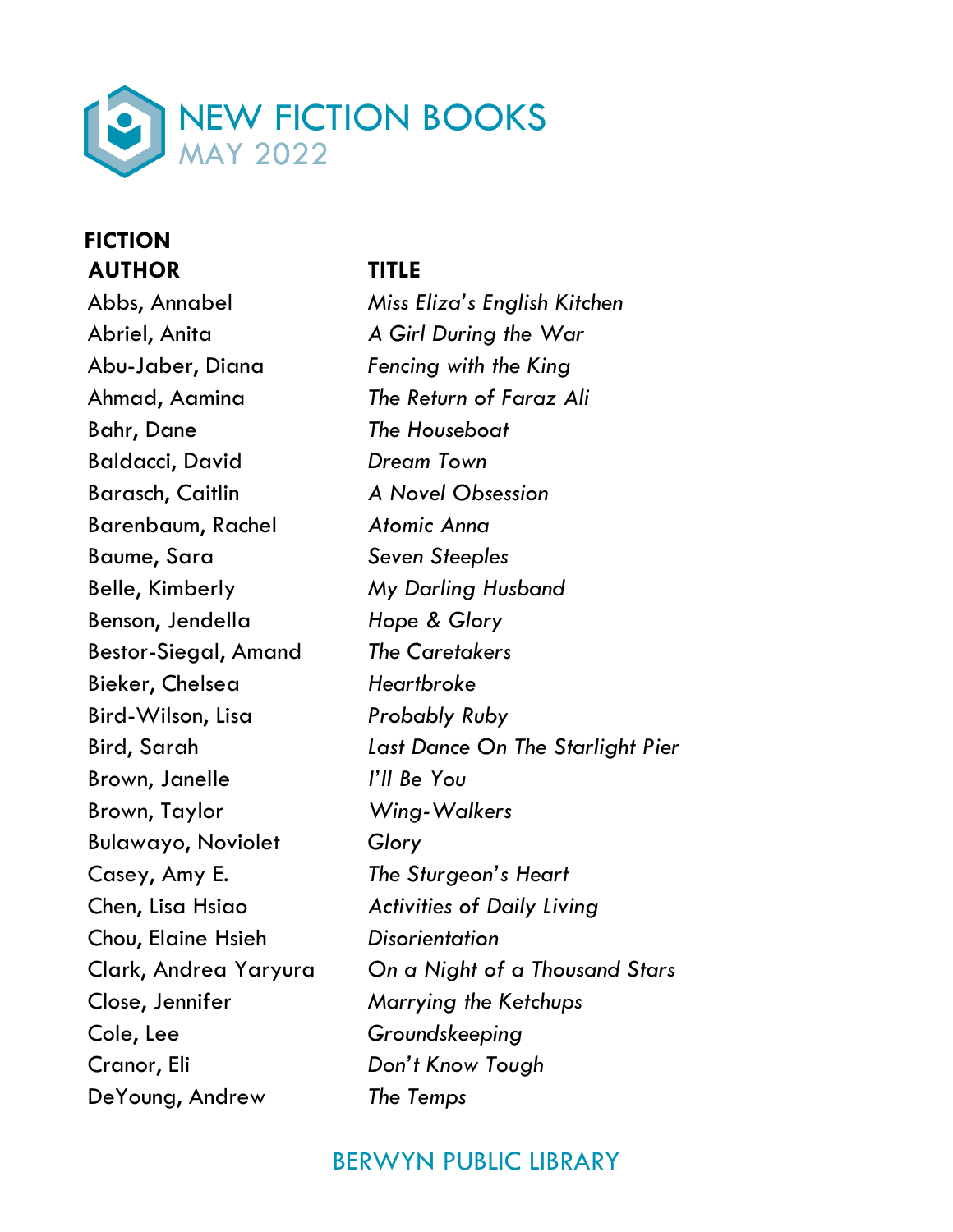

Dillsworth, Lianne *Theatre of Marvels* Ditlevsen, Tove *The Faces* Downes, Anna *The Shadow House* Doyle, Roddy *Life without Children* Egan, Jennifer *The Candy House* Fay, Kim *Love & Saffron* Fell, Blair *The Sign for Home* Ferencik, Erica *Girl in Ice* Finlay, Alex *The Night Shift* Fox, Candice *The Chase* Friedman, Olivia Clare *Here Lies* Fu, Melissa *Peach Blossom Spring* Galassi, Jonathan *School Days* Garmus, Bonnie *Lessons in Chemistry* Gillham, David R. *Shadows of Berlin* Graham, Heather *Crimson Summer* Green, Jane *Sister Stardust* Griffin, Anne *Listening Still* Griffith, Nicola *Spear* Hagberg, David *Traitor* Hartnett, Annie *Unlikely Animals* Hepworth, Sally *The Younger Wife* Heti, Sheila *Pure Colour*

Dolan, Lian *Lost and Found in Paris* Everhart, Donna *The Saints of Swallow Hill* Ginder, Grant *Let's Not Do That Again* Grande, Reyna *A Ballad of Love & Glory* Hightower, Lynn *The Enlightenment Project*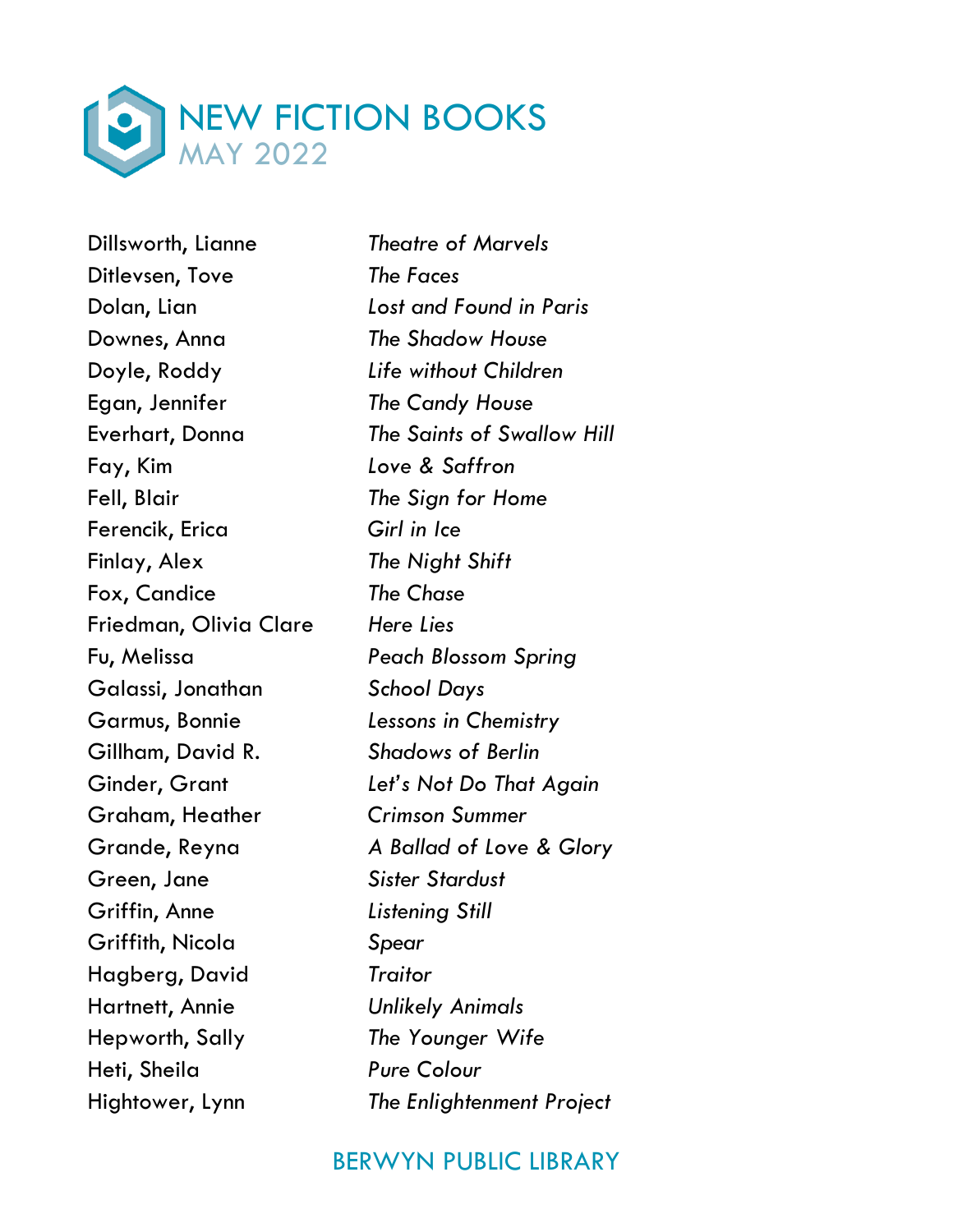

Jansson, Susanne *Winter Water* Johansen, Roy *Killer View* Johnson, Chantal V. *Post-Traumatic* K'wan *Promise Broken* Kauffman, Rebecca *Chorus* Keneally, Thomas *The Dickens Boy* Kingfisher, T. *Nettle & Bone* Kohda, Claire *Woman Eating* Kretser, Michelle de *Scary Monsters* Lawson, Mike *Redemption* Li, Grace *Portrait of a Thief* Llanos-Figueroa, Dahlma *A Woman of Endurance* Lloyd, Ellery *The Club* Lotz, Sarah *The Impossible of Us* Luna, Louisa *Hideout* Lyons, Jenn *The Discord of Gods* Lyons, Matthew *A Black and Endless Sky* McBrayer, Lauren *Like a House on Fire* Meginnis, Mike *Drowning Practice* Miksa, Matt *Don't Get Close* Moss, Sarah *The Fell* Murphy, Jennifer *Scarlet in Blue* Novak, Brenda *Summer on the Island* Nović, Sara *True Biz* Oduor, Okwiri *Things They Lost*

Kazbek, Katya *Little Foxes Took Up Matches* Kravetz, Lee *The Last Confessions of Sylvia P.* Morrey, Beth *Delphine Jones Takes a Chance*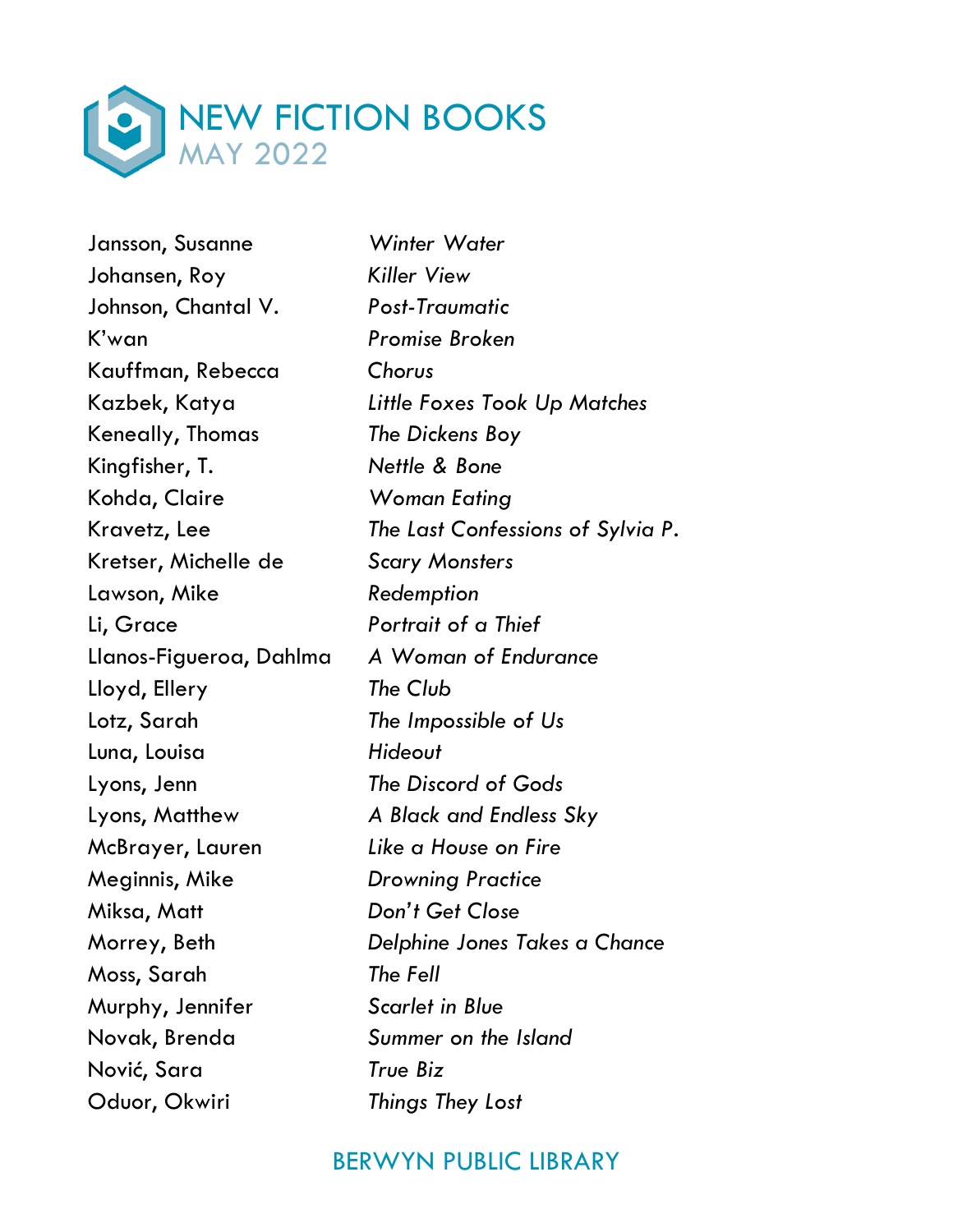

Patel, Vaishnavi *Kaikeyi* Perkins-Valdez, Dolen *Take My Hand* Phillips, Gary *One-Shot Harry* Reich, Christopher *Once a Thief* Rensburg, Laure Van *Nobody but Us* Rigetti, Susan *Cover Story* Rollins, James *Kingdom of Bones* Ronan, Kelsey *Chevy in the Hole* Roorbach, Bill *Lucky Turtle* Shin, Kyung-Sook *Violets* Sorell, Gina *The Wise Women* Steel, Danielle *Beautiful* Stuart, Douglas *Young Mungo* Swanson, Peter *Nine Lives* Trigiani, Adriana *The Good Left Undone* Ward, Amanda Eyre *The Lifeguards* Ward, Annie *The Lying Club* West, Kathleen *Home or Away* Wiley, Soon *When We Fell Apart* Winslow, Don *City On Fire*

Patterson, James *Death of the Black Widow*  Simon, Christine *The Patron Saint of Second Chances* Strawser, Jessica *The Next Thing You Know* Tawada, Yoko *Scattered All Over the Earth* Vidich, Paul *The Matchmaker: A Spy in Berlin* Zhang, Jenny Tinghui *Four Treasures of the Sky*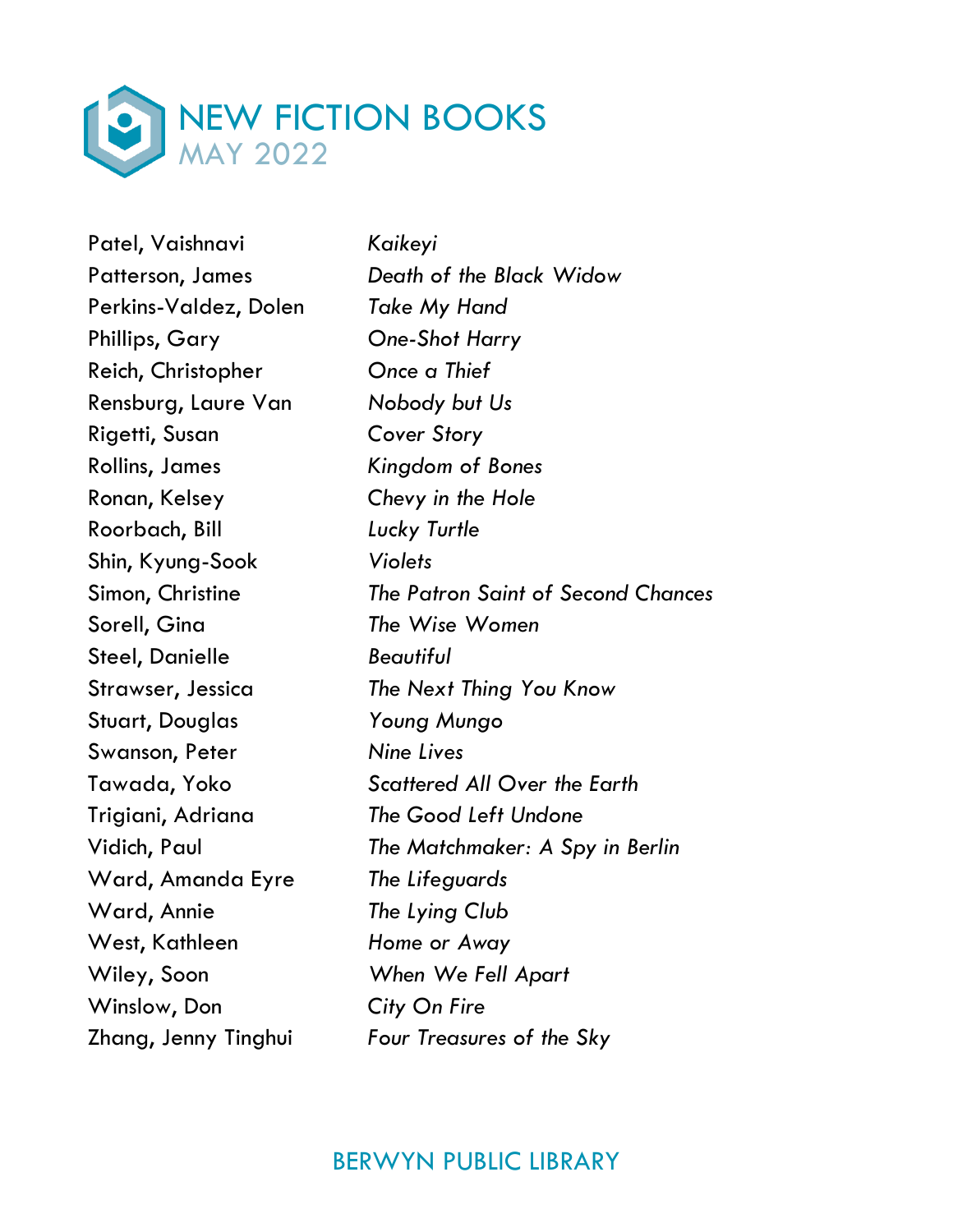

### **MYSTERY AUTHOR TITLE**

Allen, Samantha Jayne *Pay Dirt Road* Brown, Fredric *The Fabulous Clipjoint* Crosby, Ellen *Bitter Roots* Garrett, Kellye *Like a Sister* Harris, C.S. *When Blood Lies* Montgomery, Jess *The Echoes* Perry, Anne *Three Debts Paid* Segura, Alex *Secret Identity* Siger, Jeffrey *One Last Chance* St. Anthony, Joyce *Front Page Murder* Wegert, Tessa *Dead Wind* Xiaolong, Qiu *The Shadow of the Empire*

### **SCIENCE FICTION AUTHOR TITLE**

Davenport, N.E. *The Blood Trials* Kotler, Steven *The Devil's Dictionary* Mandel, Emily St. John *Sea of Tranquility*

Black, Cara *Murder at the Porte de Versailles* Gainza, Maria *Portrait of an Unknown Lady* Graves, Sarah *Death by Chocolate Chip Cupcake* Hill, Susan *A Change of Circumstance* Weinberger, Andy *The Kindness Of Strangers*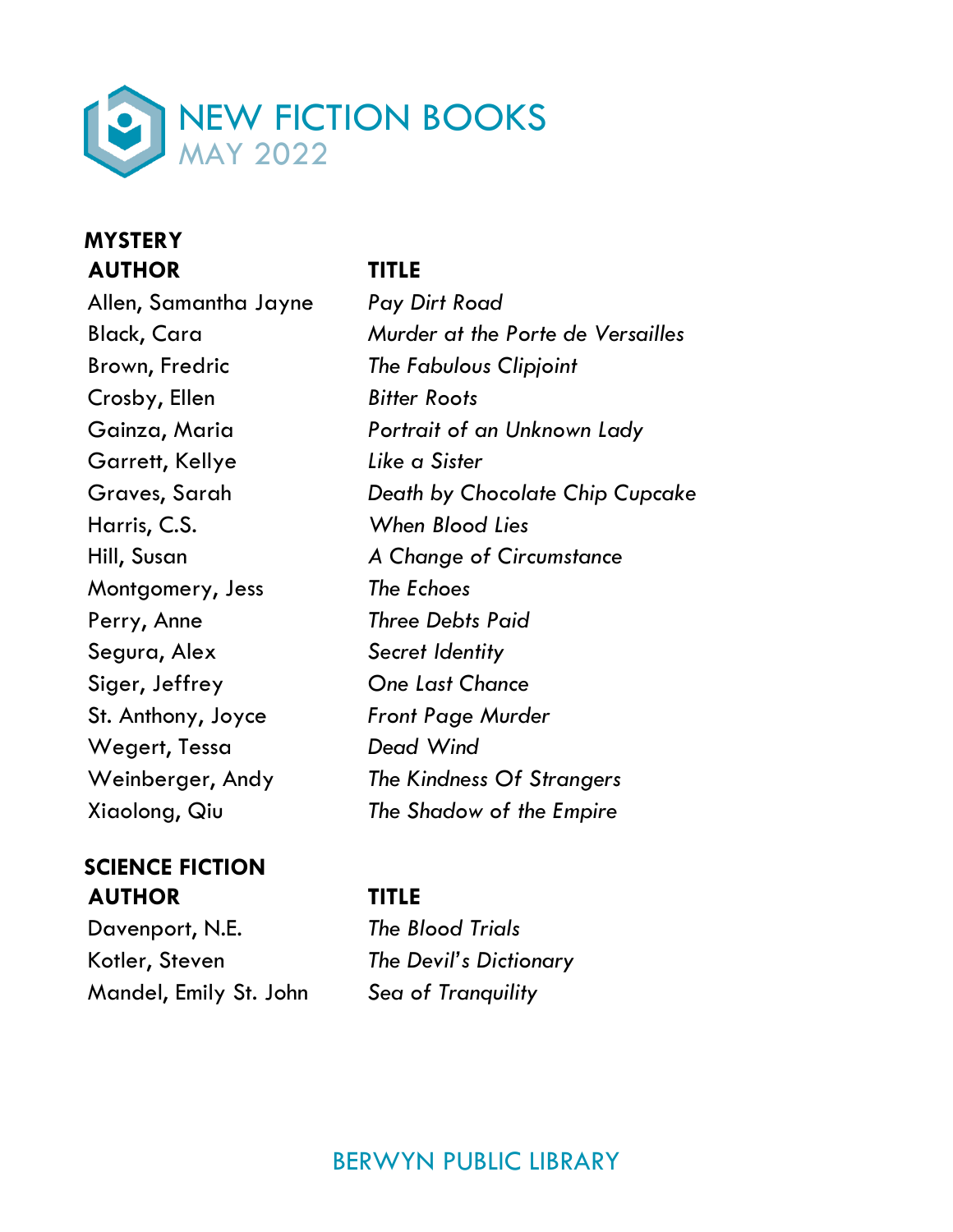

### **FANTASY AUTHOR TITLE**

| Beckerlegge, Tom   | The Carnival of Ash             |
|--------------------|---------------------------------|
| Crowley, John      | Flint & Mirror                  |
| Daley, Sarah J.    | <b>Obsidian</b>                 |
| Deeds, Marion      | <b>Comeuppance Served Cold</b>  |
| Gladstone, Max     | Last Exit                       |
| Huchu, T.L.        | Our Lady of Mysterious Ailments |
| Macallister, G.R.  | Scorpica                        |
| Roanhorse, Rebecca | Fevered Star                    |
| Ross, Rebecca      | <b>A River Enchanted</b>        |
| Smith, Luanne G.   | The Raven Spell                 |

### **GRAPHIC NOVELS & MANGA AUTHOR TITLE**

| w<br>v |  |
|--------|--|
|        |  |

| Barry, Lynda      | <b>Come Over Come Over</b>                       |
|-------------------|--------------------------------------------------|
| Brenes, Edo       | Memories from Limón                              |
| Castro, Catherine | <b>Call Me Nathan</b>                            |
| Chad, Jon         | Pinball: A Graphic History of the Silver Ball    |
| Ellis, Grace      | <b>Flung Out of Space</b>                        |
| Ewing, Rhea       | Fine: A Comic About Gender                       |
| Finck, Liana      | Let There Be Light                               |
| Frith, Uta        | Two Heads                                        |
| Furmark, Ameli    | <b>Walk Me to the Corner</b>                     |
| Gaiman, Neil      | Norse Mythology, Vol. 2                          |
| Hara, Buronson    | Fist of the North Star, Vol. 3                   |
| Higgins, Kyle     | Radiant Black, Vol. 2                            |
| Kukuchi, Mariko   | A Life Turned Upside Down: My Dad's an Alcoholic |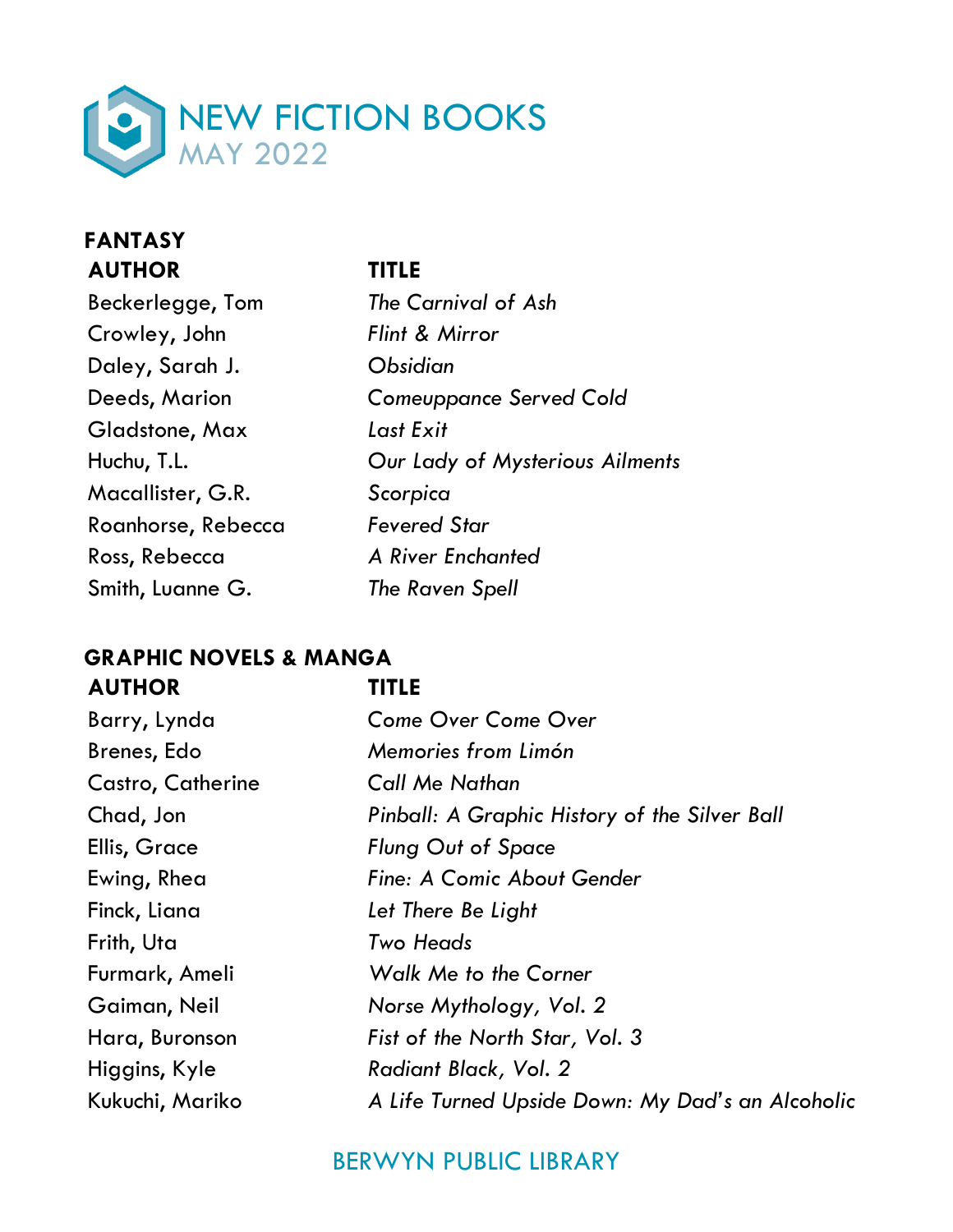

Melendez, Jarrett *Chef's Kiss* Parker, Jeff *Ninjak, Book 1*  Ricca, Brad *Ten Days in a Mad-House* Rijckeghem, Jean-Claude *The Lions of Leningrad*  Wawszczyk, Wojtek *Mr. Lightbulb* White, Dera *I Will Not Die Alone*

### **HORROR AUTHOR TITLE**

Katsu, Alma *The Fervor*

# **INSPIRATIONAL AUTHOR TITLE**

# **ROMANCE AUTHOR TITLE**

Morishita, Suu *A Sign of Affection, Vol. 1* Tynion, James *The Night House on the Lake, Vol. 1* 

Castro, V. *The Queen of the Cicadas* Devlin, Malcolm *And Then I Woke Up*

Hannon, Irene *Sea Glass Cottage* Shiloh, Toni *In Search of a Prince*

Bailey, Tessa *Hook, Line, & Sinker* Ferguson, Melissa *Meet Me in the Margins* Heron, Farah *Kamila Knows Best* James, Eloisa *How to Be a Wallflower* Jimenez, Abby *Part of Your World* Kann, Claire *The Romantic Agenda* Kate, Lauren *By Any Other Name*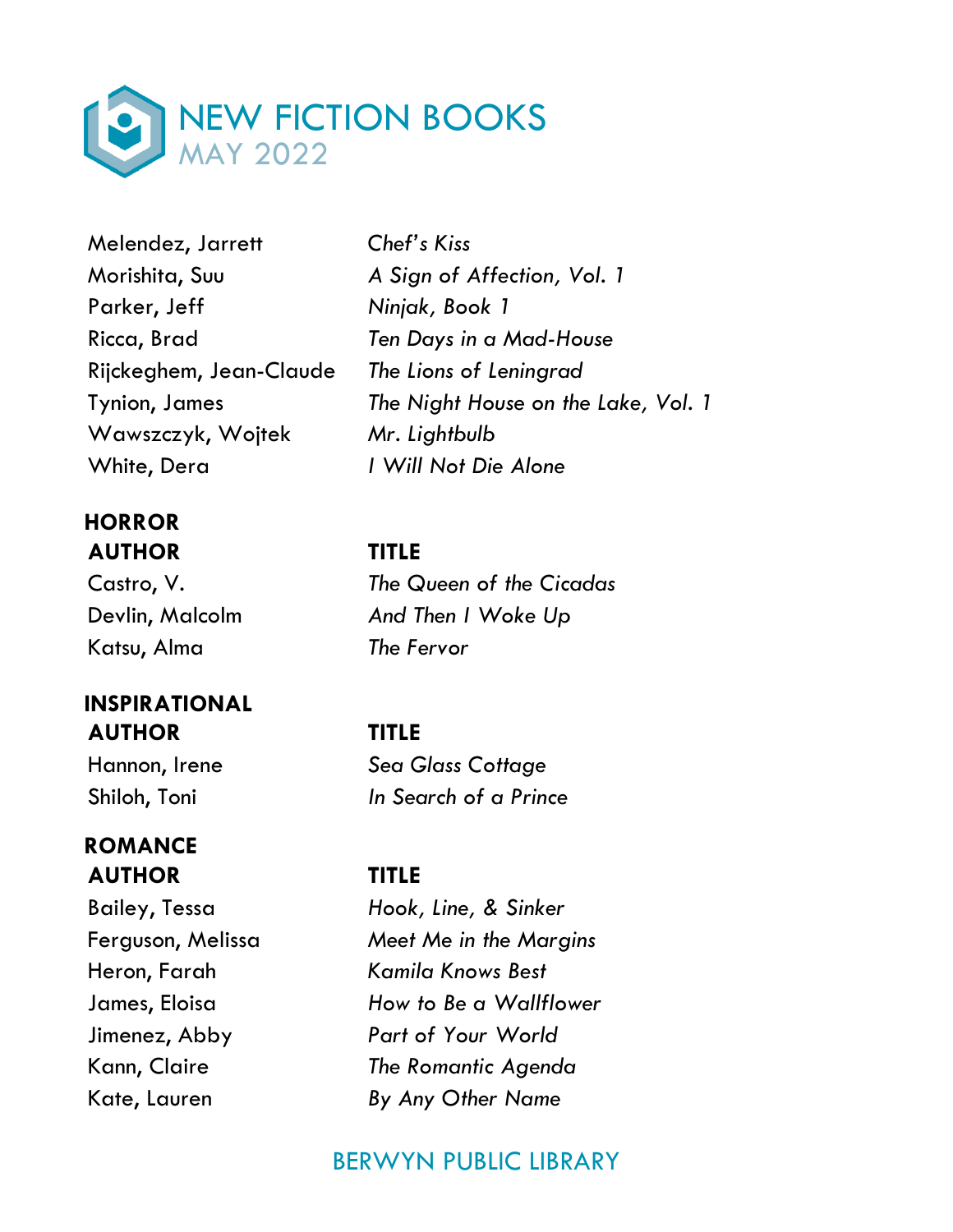

Ripper, Kris *Boy Boyfriend* Singh, Sonya *Sari, Not Sari* Ward, J.R. *Lover Arisen* Winstead, Ashley *Fool Me Once*

**SHORT STORIES AUTHOR TITLE**

**AMISH AUTHOR TITLE**

### **LARGE PRINT FICTION AUTHOR TITLE**

Carr, Robyn *A Family Affair* Dugoni, Robert *The Silent Sisters* Egan, Jennifer *The Candy House* Feehan, Christine *Savage Road* Fox, Candice *The Chase* Griffin, Anne *Listening Still*

McCoy, Taj *Savvy Sheldon Feels Good as Hell* Riley, Vanessa *A Duke, the Spy, an Artist, & a Lie* Sosa, Mia *The Wedding Crasher* Spencer, Kate *In a New York Minute* Waters, Martha *To Marry & to Meddle* Wilde, Jo *Just the Two of Us*

Hubbard, Ladee *The Last Suspicious Holdout*

Wiseman, Beth *The Bookseller's Promise*

Austin, Emily *Everyone in This Room Will Someday Be Dead*  Heath, Virginia *Never Fall for Your Fiancée*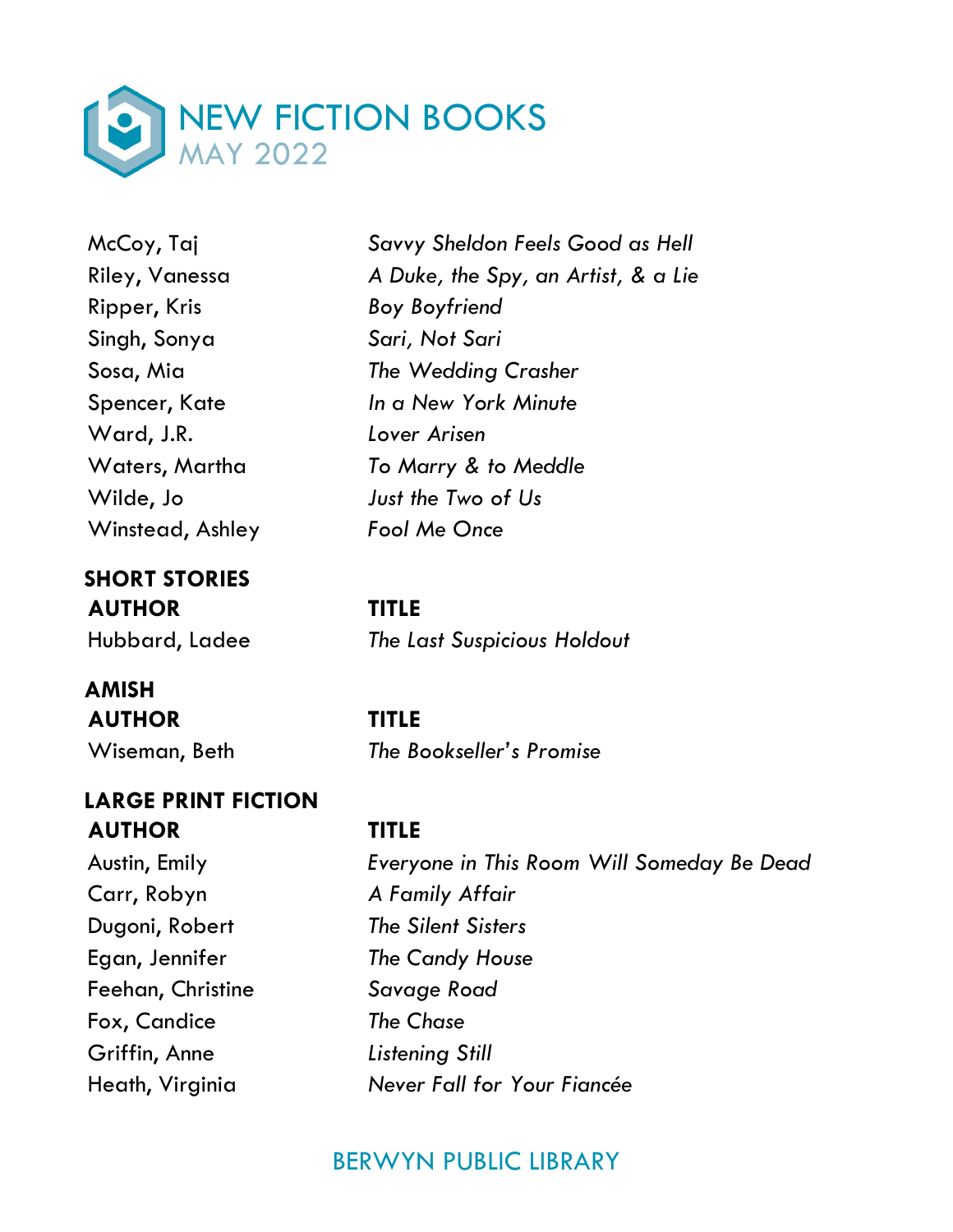

Hepworth, Sally *The Younger Wife* Hirahara, Naomi *Clark & Division* Jackson, Lisa *Afraid* Keneally, Thomas *The Dickens Boy* Michaels, Fern *Fear Thy Neighbor* Robinson, Shauna *Must Love Books* Steel, Danielle *High Stakes* Stuart, Douglas *Young Mungo* Ward, J.R. *The Jackal* Woods, Stuart *A Safe House* Zgheib, Yara *No Land to Light On*

### **LARGE PRINT MYSTERY AUTHOR TITLE**

Coyle, Cleo *Honey, Roasted* Deveraux, Jude *A Relative Murder* Leon, Donna *Give Unto Others* Margolin, Phillip *The Darkest Place*

Hood, Joshua *Robert Ludlum's The Treadstone Transgression*  Mallery, Susan *The Summer Getaway* Patterson, James *Death of the Black Widow* Robotham, Michael *When You Are Mine*

Elliott, Lauren *Under the Cover of Murder* Evanovich, Janet *The Recovery Agent* Fletcher, Jessica *Murder, She Wrote: Killing in a Koi Pond* Hamilton, Victoria *A Calculated Whisk* Johnson, Craig *Daughter of the Morning Star* O'Connor, Carlene *Murder in Connemara*